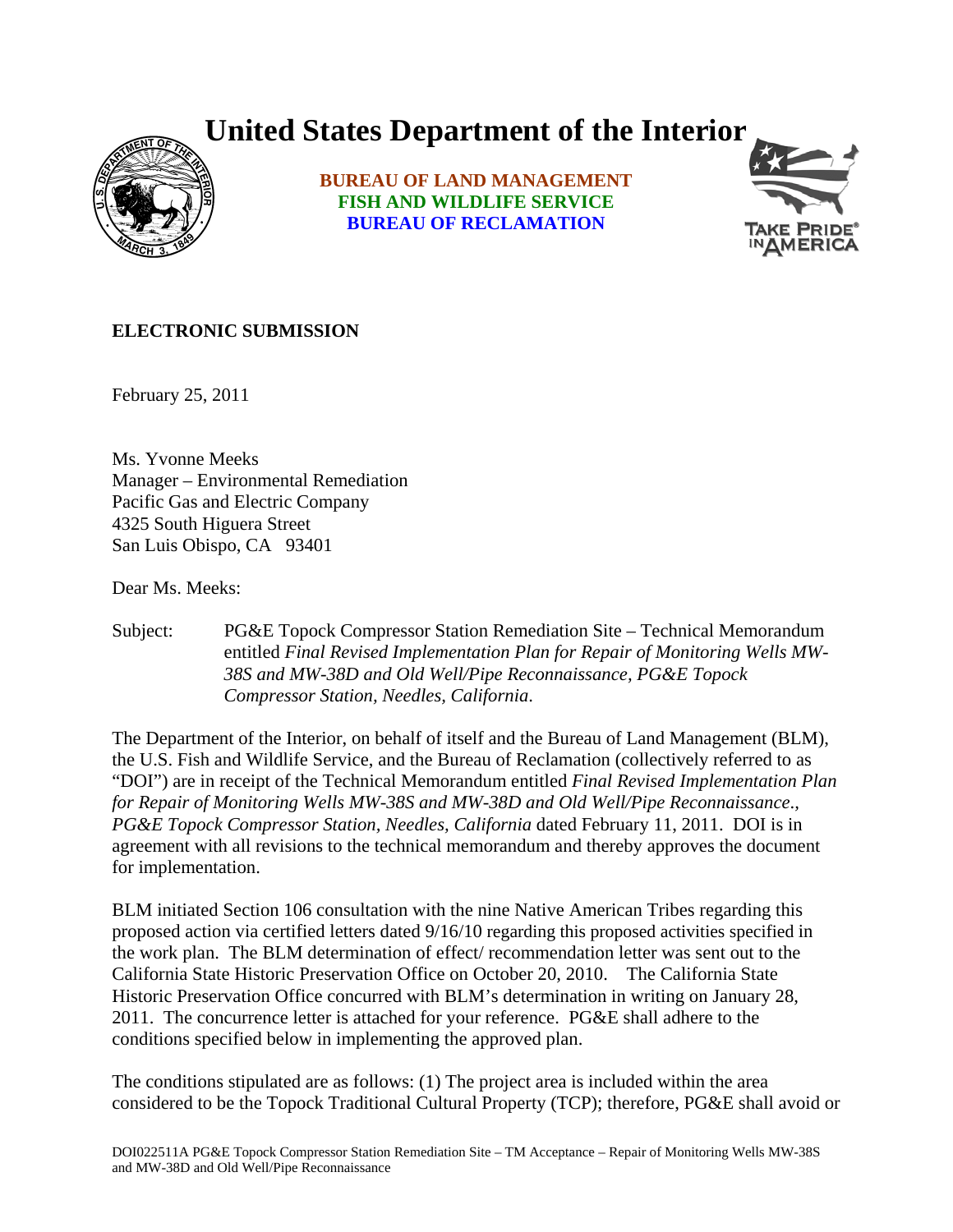Ms. Yvonne Meeks Page 2

mitigate adverse audio and visual effects to the maximum extent practicable; (2) Surface geophysical surveys for the location(s) of buried well pipes need to be conducted to narrow the

search to a few sites where further investigations may be performed; (3) Tribal monitors should be invited to be present for all intrusive digging near the Topock Maze; (4) The tribes, in coordination with DOI and DTSC will have an opportunity to review the results of the initial exploration for the "Utility Survey and Surface Geophysical Evaluation" when they become available; and, (5) With respect to MW-38 well abandonment, repair, or replacement activities, the tribal monitors should be invited to observe the field work in order to better understand what may be expected in related future actions.

Specific stipulations provided in the Programmatic Agreement that are applicable to the work plan shall also be adhered to by PG&E. These stipulations are as follows:

- New facilities or activities will be placed in areas already disturbed by previous grading and other mechanized activities to the extent practicable, consistent with protecting human health and the environment and achieving cleanup in a timely manner.
- The performance of all field activities in support of the remedy shall be executed in such a way as to avoid and/or minimize adverse effects to cultural and historic properties to the maximum extent practicable.
- Tribal and Archaeological Monitors shall be authorized to monitor all characterization, remediation and mitigation activities in accordance with Appendix C of the Programmatic Agreement.

If you have any question, please contact me at (303) 445-2502.

Sincerely,

Pampla S. Strinis

Pamela S. Innis DOI Topock Remedial Project Manager

cc: Cathy Wolff-White – BLM Carrie Marr – USFWS Jeff Smith – BOR Aaron Yue – DTSC Karen Baker – DTSC Chris Guerre – DTSC PG&E Topock Consultative Workgroup (CWG) Members